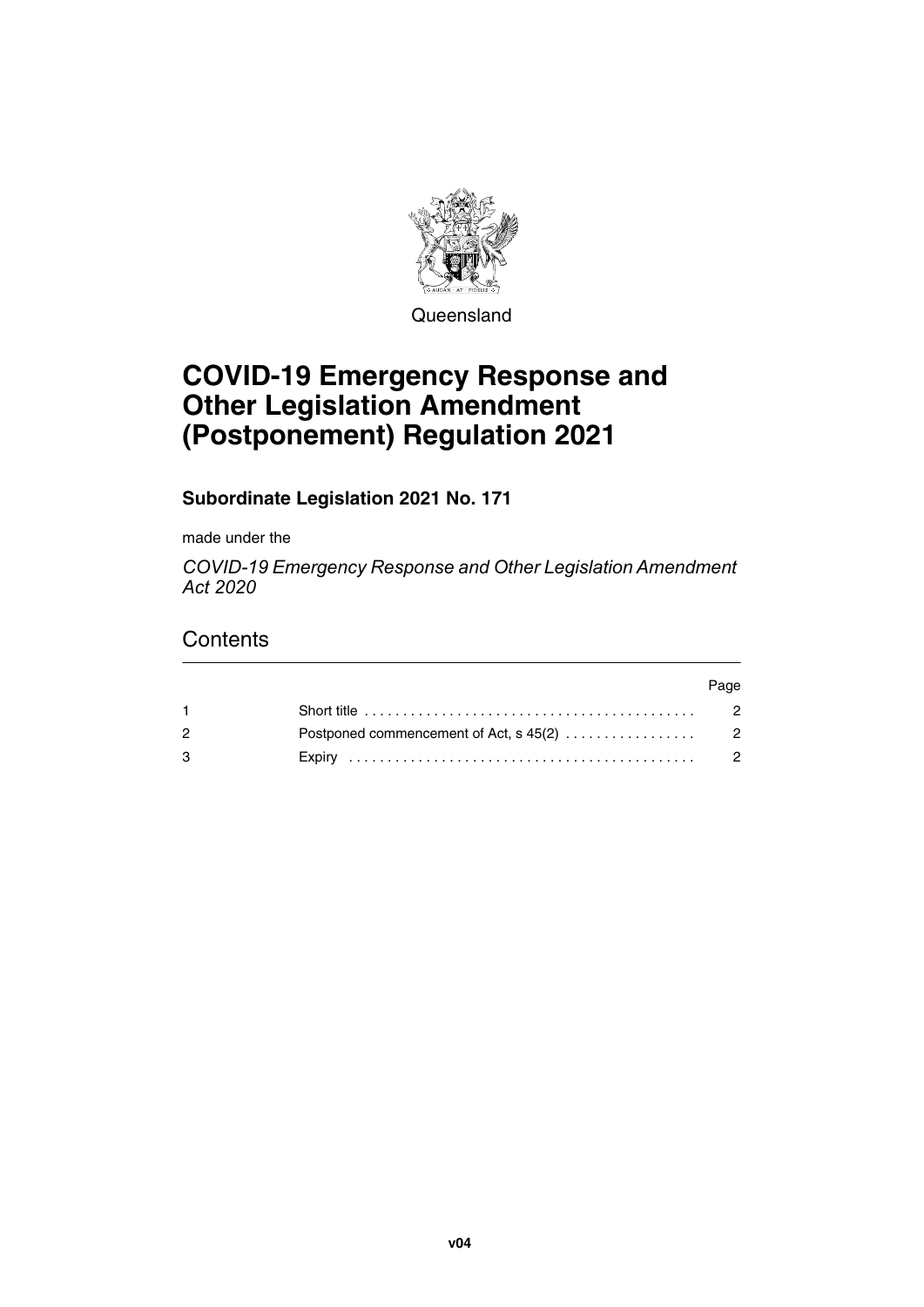COVID-19 Emergency Response and Other Legislation Amendment (Postponement) Regulation 2021

#### [s 1]

### <span id="page-1-0"></span>**1 Short title**

<span id="page-1-1"></span>This regulation may be cited as the *COVID-19 Emergency Response and Other Legislation Amendment (Postponement) Regulation 2021*.

## <span id="page-1-2"></span>**2 Postponed commencement of Act, s 45(2)**

- <span id="page-1-3"></span>(1) The period before automatic commencement, under the *Acts Interpretation Act 1954*, section 15DA(2), of the postponed law is extended to the end of 4 December 2022.
- (2) In this section—

*postponed law* means the *COVID-19 Emergency Response and Other Legislation Amendment Act 2020*, section 45(2).

*Note—*

The postponed law now automatically commences on 5 December 2022.

## <span id="page-1-4"></span>**3 Expiry**

<span id="page-1-5"></span>This regulation expires on 6 December 2022.